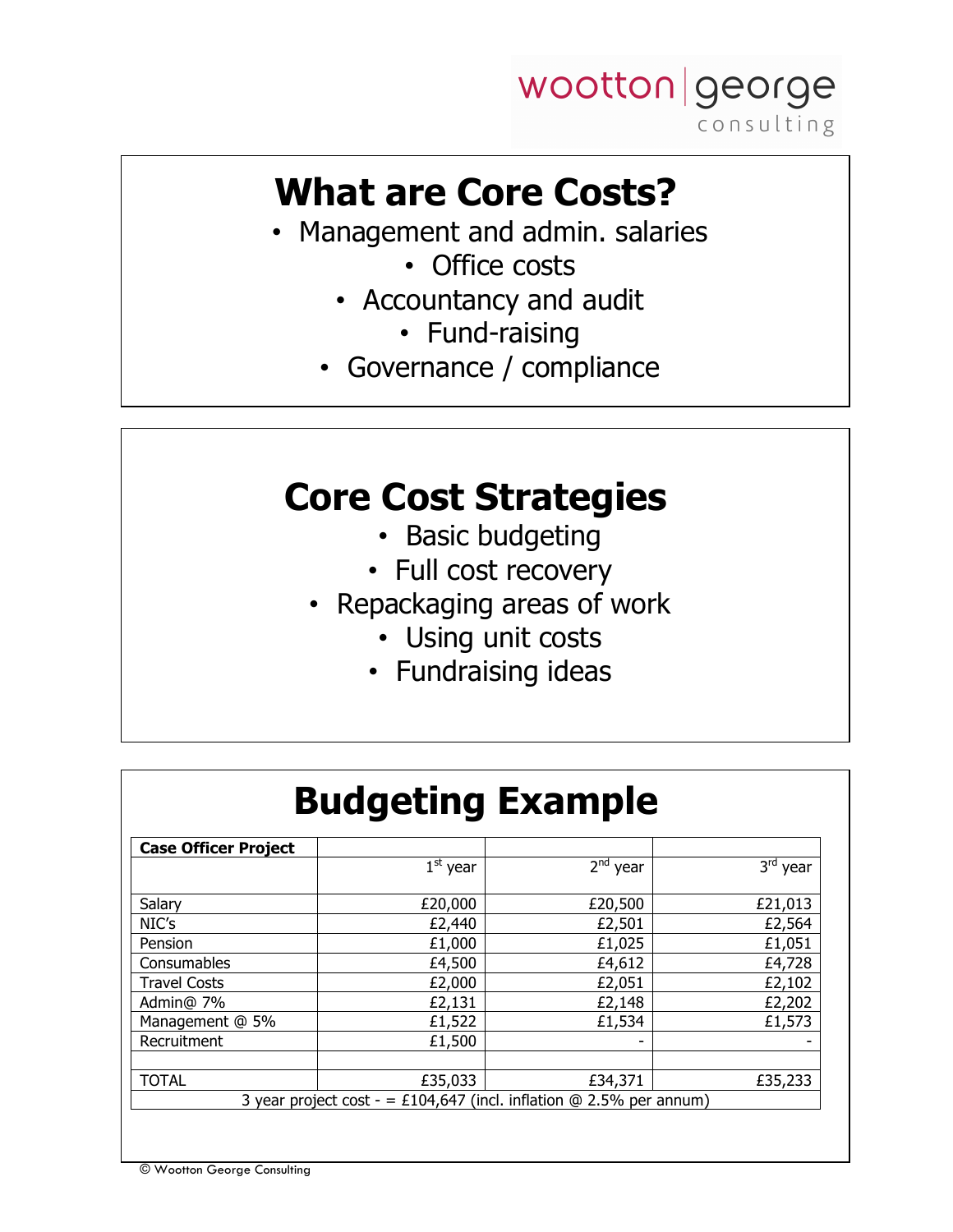

# **Full Cost Recovery**

For further details on this see: https://www.wcva.org.uk/media/2017262/full-cost-recoverya quide and toolkit.pdf

https://www.voluntaryworks.org/support/full-cost-recovery

http://www.bfunded.org.uk/finding-funding/grants/what-is-full-costrecovery-/

# **Repackaging**

- Take existing cost item
	- Redefine/rename it
	- Make into a project
		- Sell it to funders

## **Fundraising Solutions 1**

- Gift Aid
- Payroll Giving
- Membership Schemes
	- Committed giving
		- Friends Groups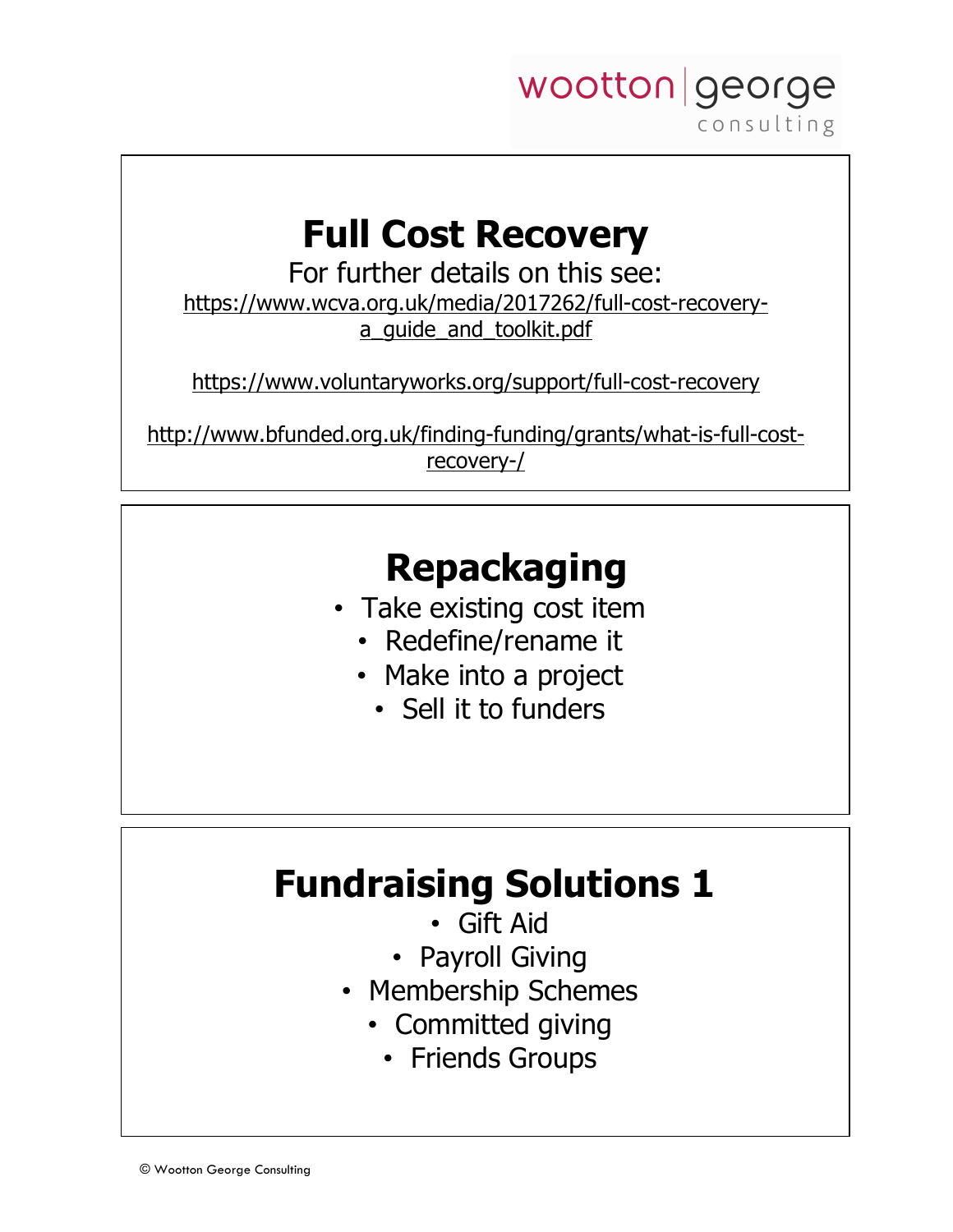

#### **Fundraising Solutions 2 Trading**

- Charity Shops
- Merchandising
	- Consultancy
		- Training

## **Fundraising Solutions 3 Community Fundraising**

- Events
- Street collections
- Raffles and Lotteries
	- Tins in Shops
- Clubs, societies, churches

#### **Fundraising Solutions 4 Corporate**

- Employee fundraising
	- Matched giving
	- Sponsorship / CRM
- Corporate Donations
	- Sale of Advertising